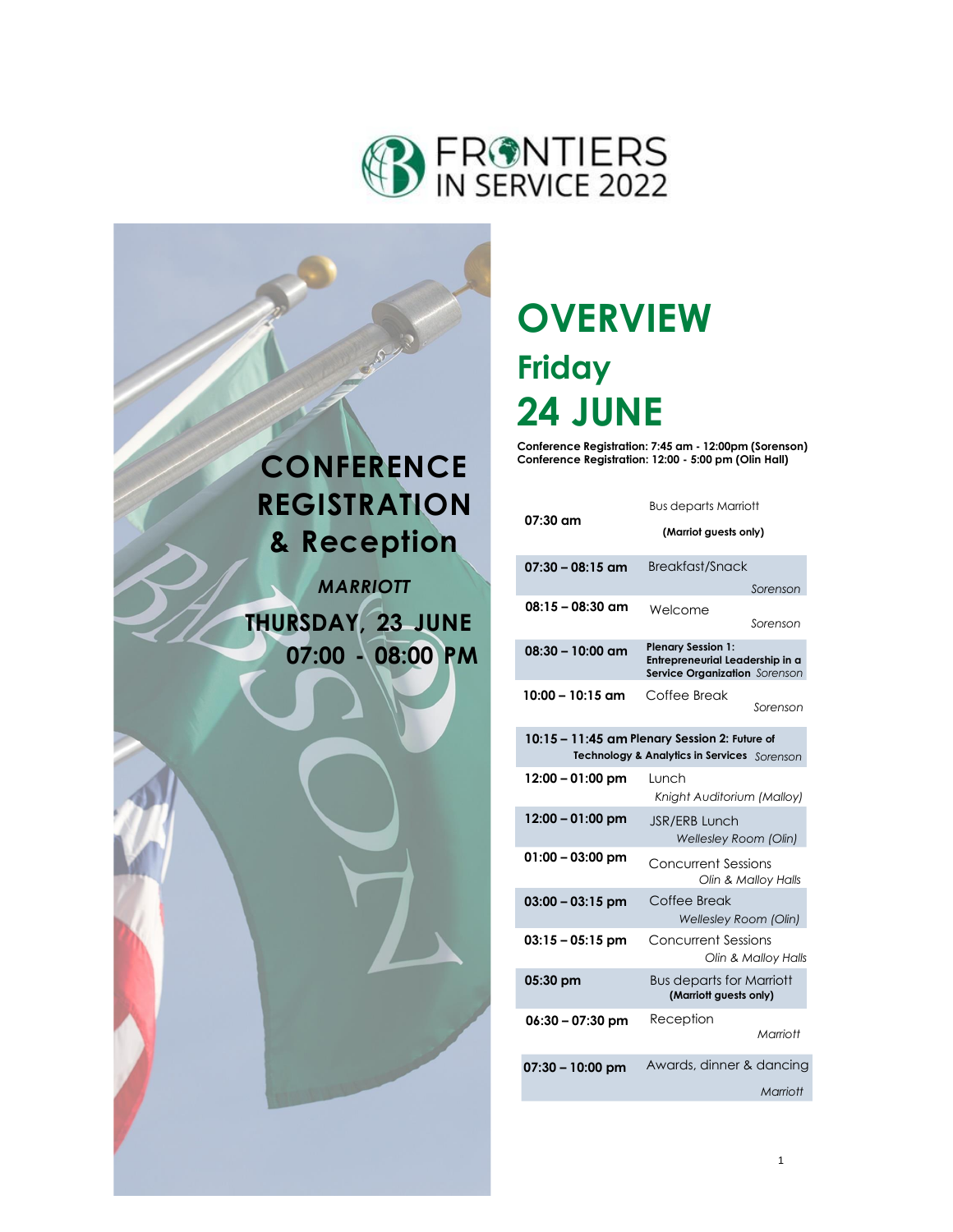# **OVERVIEW** Saturday **25 JUNE**

Conference Registration: 8:00 am - 12:00 pm (Sorenson)<br>Conference Registration: 12:00 - 5:00 pm (Olin Hall)

| 07:45 am           | <b>Bus departs Marriott</b><br>(Marriot guests only)                                         |  |
|--------------------|----------------------------------------------------------------------------------------------|--|
| 07:45 – 08:30 am   | Breakfast/Snack<br>Sorenson                                                                  |  |
| $08:30 - 10:00$ am | <b>Plenary Session 3: Marketing</b><br>for the Greater Good<br>Sorenson                      |  |
| 10:00 – 10:15 am   | Coffee Break<br>Sorenson                                                                     |  |
| $10:15 - 11:45$ am | <b>Plenary Session 4:</b><br><b>Retailing, Online and</b><br><b>Social Media</b><br>Sorenson |  |
| $12:00 - 01:00$ pm | Lunch<br>Knight Auditorium (Malloy)                                                          |  |
| $01:30 - 03:00$ pm | <b>Concurrent Sessions</b><br>Olin & Malloy Halls                                            |  |
| $03:00 - 03:15$ pm | Coffee Break<br><b>Wellesley Room (Olin)</b>                                                 |  |
| $03:15 - 05:15$ pm | <b>Concurrent Sessions</b><br>Olin & Malloy Halls                                            |  |
| 05:30 pm           | <b>Bus departs for Marriott</b><br>(Marriott guests only)                                    |  |
| 06:15 pm           | <b>Bus departs for Cruise</b>                                                                |  |
| 07:00 -11:00 pm    | Cruise                                                                                       |  |
| 11:00 - 11:15 pm   | <b>Bus departs for Marriott</b>                                                              |  |

# **OVERVIEW** Sunday **26 JUNE**

| $08:00 \text{ cm}$ | <b>Bus departs Marriott</b><br>(Marriott guests only)                                                                   |  |
|--------------------|-------------------------------------------------------------------------------------------------------------------------|--|
| $08:30 - 10:30$ am | <b>Concurrent Sessions</b><br>Olin & Malloy Halls                                                                       |  |
| 10:30 - 11:00 am   | Coffee Break<br>Needham Room (Olin)                                                                                     |  |
|                    | 11:00 - 12:30 pm Plenary Session 5: Field Research<br><b>in Retailing &amp; Service Research</b> Winn Auditorium (Olin) |  |
| 12:30 - 01:00 pm   | <b>Boxed Lunch</b>                                                                                                      |  |
| 01:00 pm           | Bus departs for Marriott<br>(Marriott guests only)                                                                      |  |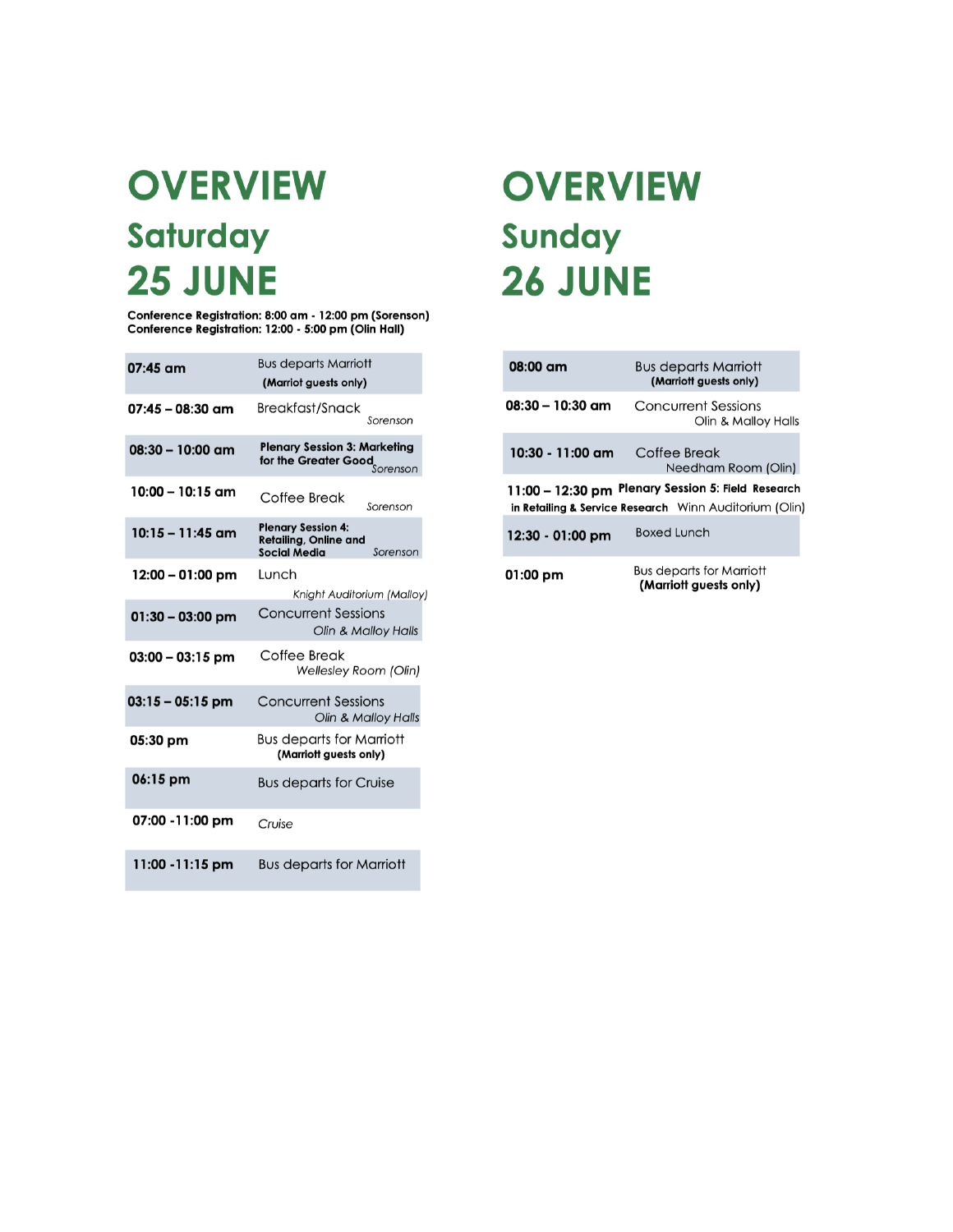# **FRIDAY, 24 JUNE** | 08:30 – 10:00 am

Room: Sorenson PLENARY SESSION 1 Session Chair: Anne Roggeveen **Entrepreneurial Leadership in a Service Organization**

Stephen Spinelli, President Babson College, "Are We Relevant? Challenging the Academy to Evolve."

Sherill Kaplan, Chief Digital Officer, Planet Fitness, "Planet Fitness: Accelerating Growth by Digitally Engaging Customers."

Niren Chaudhary, CEO Panera Bread, "Leading Through Adversity."

# **FRIDAY, 24 JUNE** | 10:15 – 11:45 am

Room: Sorenson PLENARY SESSION 2: Session Chair: Werner Kunz

# **Future of Technology & Analytics in Services**

Roland Rust, University of Maryland, and Ming-Hui Huang, National Taiwan University "AI and the Feeling Economy--Implications for Business and Society."

Praveen Kopalle, Dartmouth College, "Complementing Human Effort in Online Reviews: A Deep Learning Approach to Automatic Content Generation and Review Synthesis."

Martin Wetzels, EDHEC, "Mapping Artificial Intelligence."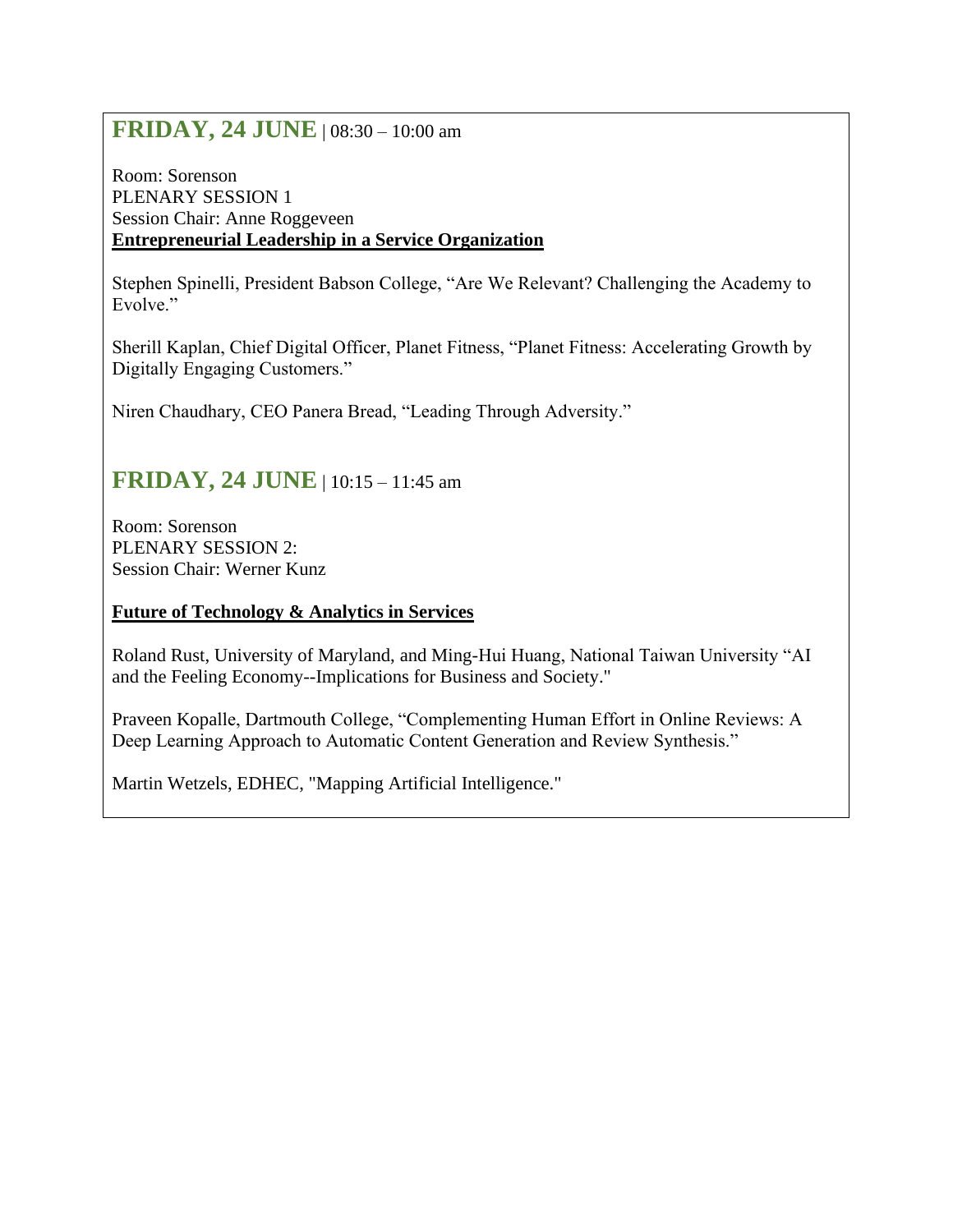# **FRIDAY, 24 JUNE** | 01:00 – 03:00 pm

## Room Malloy 101 **CONCURRENT SESSION: AI & Technology**

Demystifying Data and AI for Service Innovation Nur Yildirim, Deniz Sayar, Susanna Zlotnikov, James McCann, John Zimmerman and Jodi Forlizzi

Investigating Control Perceptions in AI-Based Data Disclosure Processes Johanna Zimmermann, Jan H. Schumann, Thomas Widjaja and Kelly D. Martin

A practitioner's viewpoint on personalised digital signage communication in retail stores Stephanie Van de Sanden, Kim Willems and Malaika Brengman

High-Tech Meets High-Touch: A Service Research Agenda for Future Value Creation in a Digitalized World T. Böhmann, A. Roth, G. Satzger, M. Schymanietz, C. Benz, C. Kurtz and M. Schemmer

#### Room: Malloy 102 **CONCURRENT SESSION: Service (Ro)bots**

When Lack of Agency Makes Robots the Preferred Service Delivery Channel: Examining Consumer-Service-Robot Interactions in Embarrassing Encounters Valentina Pitardi, Werner Kunz, Stefanie Paluch and Jochen Wirtz

Mapping the Evolution of Service Robot Research: A Meta-Mining Approach Ruud Wetzels, Dhruv Grewal, Jos Lemmink, Benjamin Lucas and Martin Wetzels

What's In The Name: Unraveling The Impact Of Personification Of Service Robots On The Overall Service Experience Mark Steins, Gaby Odekerken-Schröder, Dominik Mahr, Frank Mathmann and Rebekah Russell-Bennett

Served by a Cyborg: How Consumers Respond to Human Enhancement Technologies in Service Interactions Nicole Hess, Martin Mende, Maura Scott, Dhruv Grewal and Anne Roggeveen

## Room: Malloy 201 **CONCURRENT SESSION: Branding & Experience**

"Will High Expectations Backfire?"—The Role of Overoptimism, Disconfirmation, and Affective Reactions When Resolving a Mystery Deal Florian Brodschelm, Sebastian Schubach, Jan Hendrik Schumann and Verena Hüttl-Maack

How does other customers' negative copresence affect customer experience? Olivier Furrer, Chloé Baillod, Mikèle Landry and Jie Yu Kerguignas

Feels Like Heaven – The Role of Anticipated and Immediate Emotions in Customer Inspiration Carina Nennstiel, Matthias Gouthier and Nora Kern

"Me, Myself and I" – Measuring Customers' Perception of Hyper-Personalized Communication Nora Kern, Matthias Gouthier and Carina Nennstiel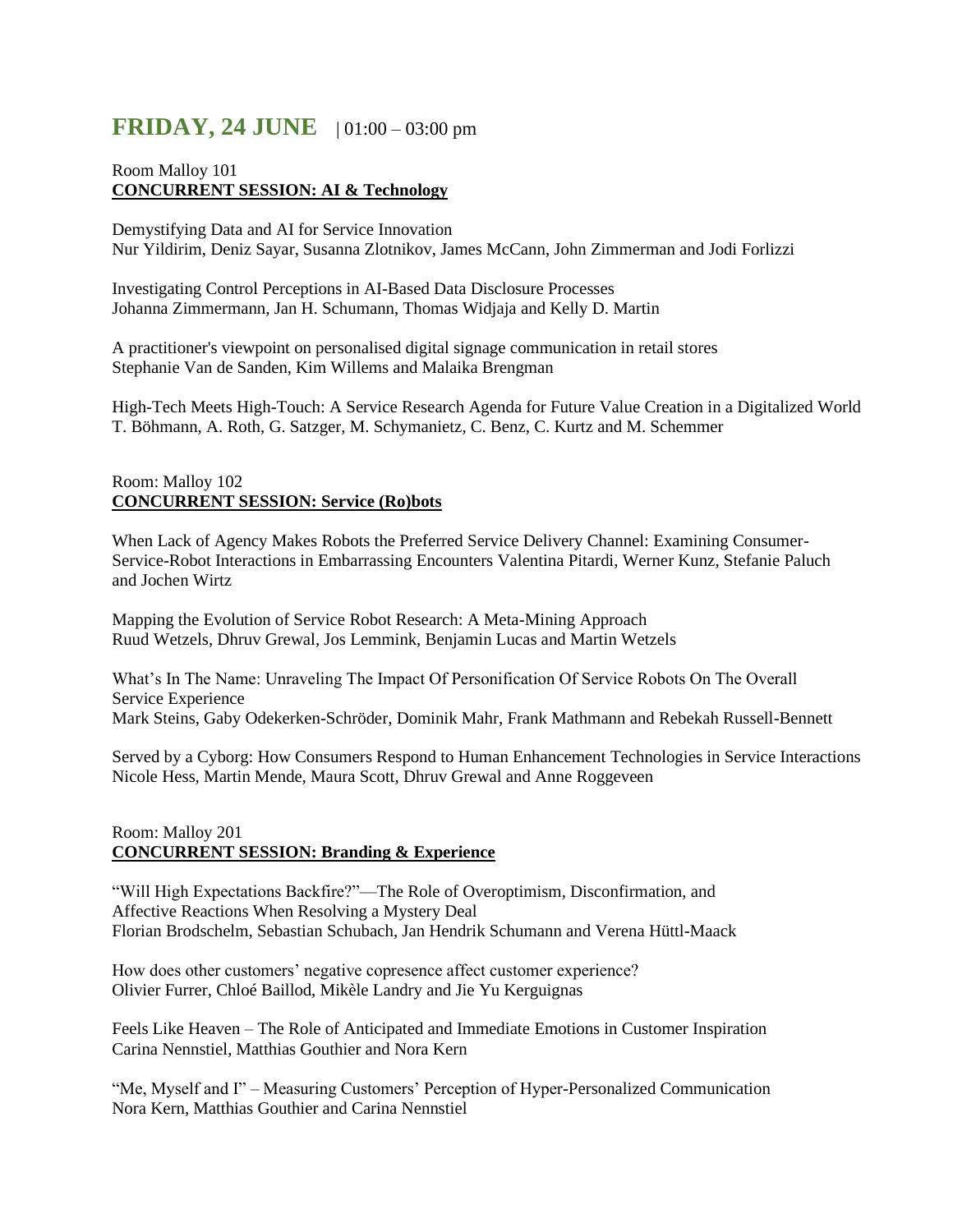## Room: Olin 225 **CONCURRENT SESSION: TSR & Well-Being**

Environmental, Social and Governance (ESG) Metrics Don't Serve Services: The Missing Link Between Sustainability Metrics and Customer Perceptions of Social Innovation Lerzan Aksoy, Alexander Buoye, Maja Fors, Timothy Keiningham and Sara Rosengren

Enabling Transformative Service Ecosystems: An Ecological Perspective Andrew Gallan, Linda Alkire, Raymond Fisk and Kristina Heinonen

Full throttle! Engaging ethnic minority and majority consumers in car sharing Marie-Julie De Bruyne, Katrien Verleye, Hendrik Slabbinck and Saskia Crucke

## Room: Olin 120 **CONCURRENT SESSION: Services Employees**

Overload, Burnout, and Frontline Employee Errors: Implications from Two Experience Sampling Studies Jonathan Beck, Clay Voorhees, Riley Krotz and Benjamin Prijatel

An Empirical Synthesis of Frontline Problem-Solving Effectiveness Yves Van Vaerenbergh, Chiara Orsingher, Anja Van den Broeck and Bart Larivière

Poker Face or Smiley Face? The Interplay of Employees' Emotional Expressiveness and Personality in Shaping Job Skills David Bourdin, Ilona Pezenka and Christian Weismayer

S-D Orientation and Firm Performance – The Role of Perceived Value and Industry Contingencies Kwabena Frimpong, Obaid Shuridah, Omar Al-Titi, Samuel Adomako and Robert Opoku

#### Room: Olin 220 **CONCURRENT SESSION: Sharing Economy**

Sharing economy engagement drivers – the moderating role of the sharing industry Dominik Georgi, Larissa Dahinden, Marcel Zbinden, Carmen Grebmer and Laura Oswald

Dark side of sharing economy: The privacy concerns of coworking service providers in UK Donia Waseem, Kuttimani Tamilmani and Shijiao Chen

The Impact of Power Distance on Service Evaluations Ellen Kim, Kwanglim Seo and Jenna Lee

Servitization with Digital Twins Erika Parn, Mohamed Zaki, Alexander Leischnig and Michael Grieves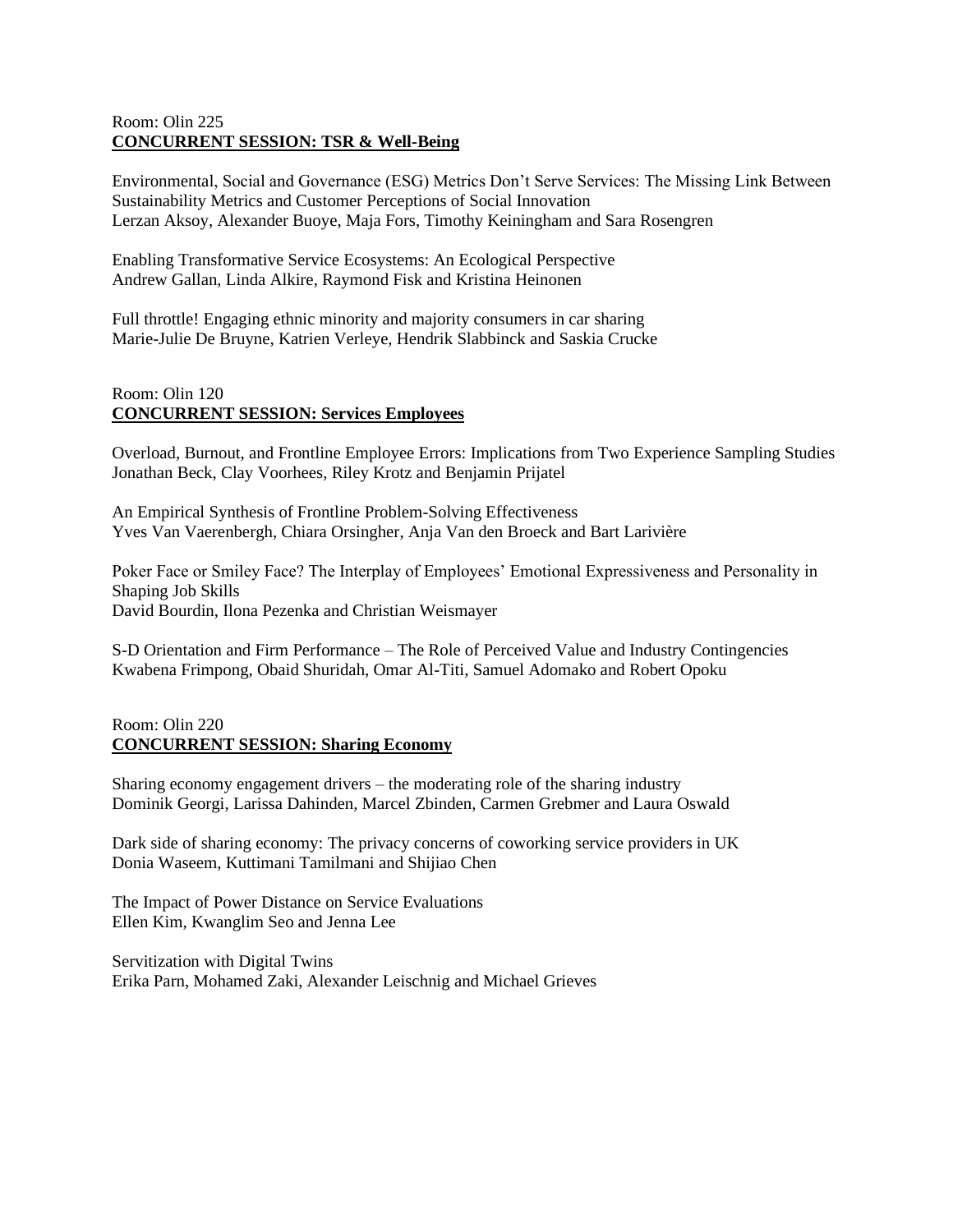# **FRIDAY, 24 JUNE** | 03:15 – 05:15 pm

## Room: Malloy 101 **CONCURRENT SESSION: AI**

Corporate Digital Responsibility in Service Organizations and Their Ecosystems Werner Kunz, Jochen Wirtz, Nicole Hartley and James Tarbit

Improving Customer Service Delivery in Call Centers, an AI Algorithm to Detect Lies in Natural Speech Fabian Thaler, Heiko Gewald and Stefan Faußer

The application of AI to revolutionize brand's social media and customer engagement strategy Mohamed Zaki and David Diaz Solis

Deciphering Value-in-Use from Big Data in Access-Based Services: A Machine Learning Approach Ilias Danatzis, Kristina Lindsey-Hall, Valtteri Kaartemo and Bo Edvardsson

#### Room: Malloy 102 **CONCURRENT SESSION: Service (Ro)bots & Technology**

Smart provision and customers' value in experience: A narrative analysis of conversational agents Angelo Ranieri, Cristina Mele and Anu Helkkula

Eeriness or Rapport: In-Group Favoritism toward Mr. Android in Solo Service Consumption Do Khoa, Kimmy Chan, Chen-Ya Wang and Priyanko Guchait

Just a Little of That Human Touch: A Research Agenda for Emotional Communication by Service Robots Marc Becker, Emir Efendić and Gaby Odekerken-Schröder

More than clicks and bricks: Consumer oriented value through phygitalisation Sarah Montano and Sue Cronshaw

## Room: Malloy 201 **CONCURRENT SESSION: Branding & Experience**

Voice types and their influence on marketing outcomes Maximilian Bruder and Michael Paul

Optimizing Customer Equity Through Customer Engagement Yayu Zhou and Edward Malthouse

How will I know? Overcoming information asymmetries to promote sustainable travel behaviors Maxi Bergel, Christian Brock and Edna Ozuna

Multisided Retail Platforms: Attribution of Service Failures Khadija Ali Vakeel and K Sivakumar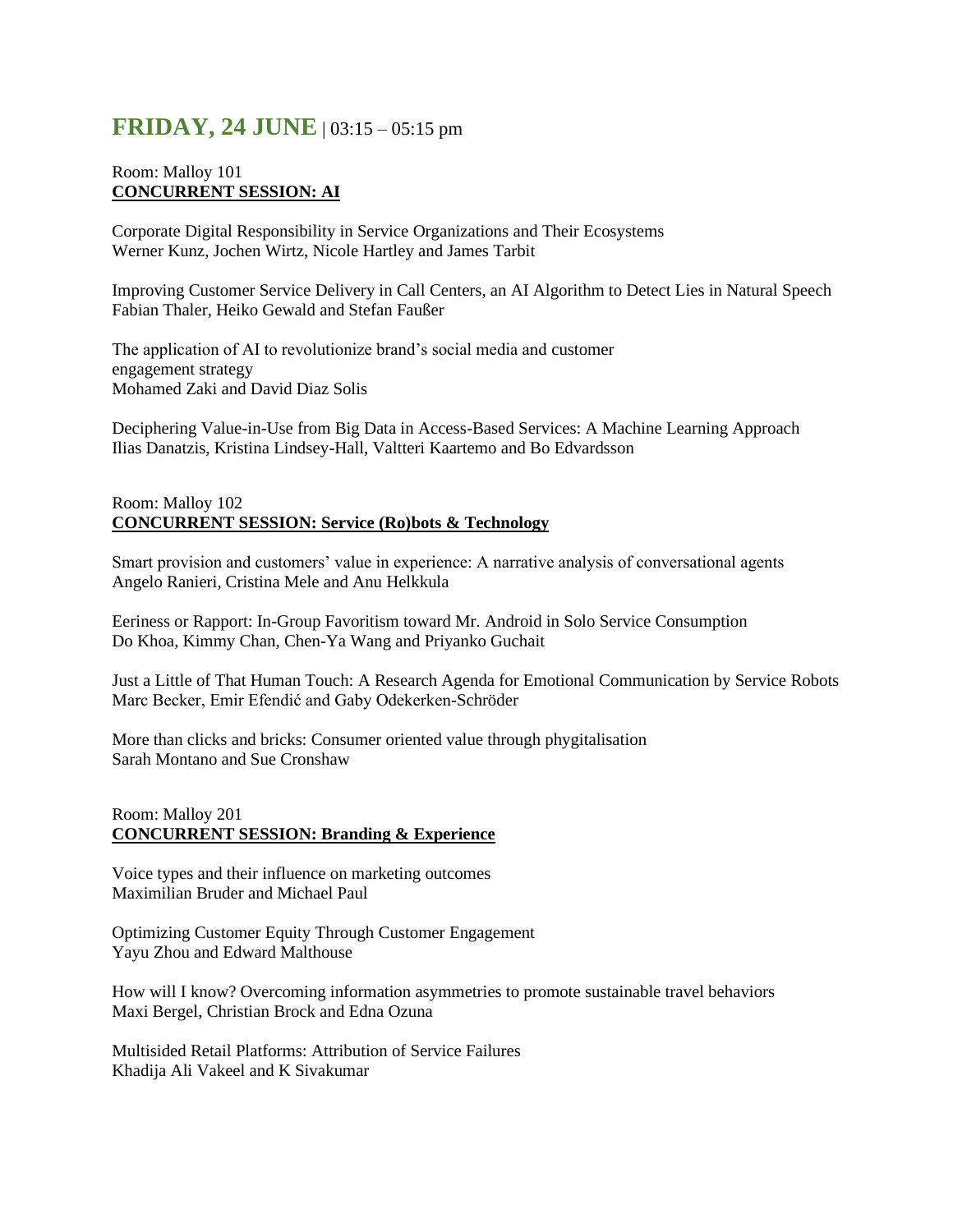## Room: Olin 225 **CONCURRENT SESSION: TSR & Well-Being**

How to engage the unengaged? Expanding engagement research for advancing financial well-being Adriana Maeve Barrett, Jonas Heller, Elina Jaakkola and Elisabeth Christine Brüggen

The Transformative Potential of Personalization in a Data Rich World Khalid Mehmood, Katrien Verleye, Arne De Keyser and Bart Larivière

Customer engagement with preventive health technologies: uncovering customer motivations to engage Lisa Baiwir, Laurence Dessart and Cécile Delcourt

# Room: Olin 120 **CONCURRENT SESSION: Service Employees**

Lying behavior in service encounters: In the ears of the beholder Lars Witell, Hannah Snyder and Anders Gustafsson

Behind the Special Request: Customer Motives and Influence Tactics Liliana Bove, Sijun Wang and Sharon Beatty

A Bibliometric Evaluation of Research on Empathy Katrin Scherschel, Sabine Benoit and Arne Floh

Extremely Negative Customer Experience Outcomes with Sharing Economy Firms: Were They in Fact by "Design"? Tao Gao

# Room: Olin 220 **CONCURRENT SESSION: SDL & B2B**

Making, breaking and maintaining institutionalized rules of resource integration – enablers and challenges for circular product development in a B2B service ecosystem Ann Vellesalu, Nicklas Salomonson, Daniel Hjelmgren and Olga Chkanikova

Managerial Dilemmas after an Exogenous Shock: Digitalization Patterns of B2B Solution **Practices** Torsten Bornemann, Laura Ingrid Maria Colm and Andrea Ordanini

The Negative Effects of Changes in Customer Participation Levels in Co- Created Service Exchanges Kimberly Hutcheson, Thomas Baker and Elissa Shults

Factors influencing SMEs' readiness to adopt hyperlocal on-demand delivery platforms in the United Kingdom. Kuttimani Tamilmani, Vincent Charles, Nripendra Rana and Donia Waseem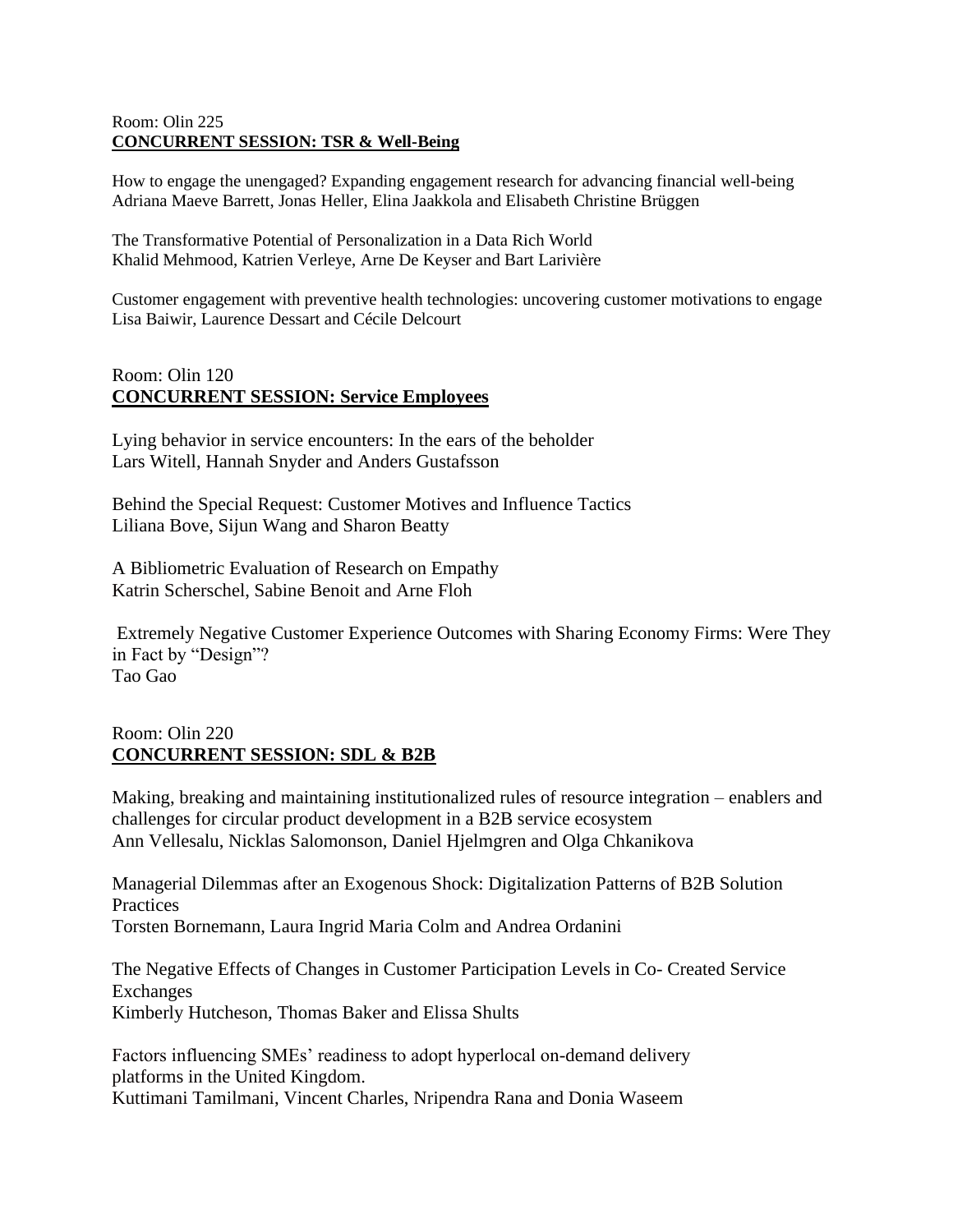# **SATURDAY, 25 JUNE** | 08:30 – 10:00 am

Room: Sorenson PLENARY SESSION 3 Session Chair: Dhruv Grewal

# **Addressing Global Challenges from a Marketing Lens**

Vikas Mittal, Rice University and Simon Seaton, CEO of Sodexo Energy Worldwide, "Developing a Resonating Focus with Service Excellence."

Maura Scott, Florida State University, "Leveraging Services, Marketing, and Society Research to Promote the Greater Good"

Cait Lamberton, University of Pennsylvania, "Beyond System 1 and 2: The Drive for Dignity in Marketing."

# **Saturday, 25 JUNE** | 10:15 – 11:45 am

Room: Sorenson PLENARY SESSION 4 Session Chair: Elisa Schweiger

# **Retailing, Online and Social Media**

Maureen (Mimi) Morrin, Rutgers University, "Scent and Consumer Behavior: Learnings and Future Directions."

Anne L. Roggeveen, Babson College, "The Retail Reset"

Stephanie M. Noble, University of Tennessee, "Service Technonomy: A Framework and Directions for Further Research."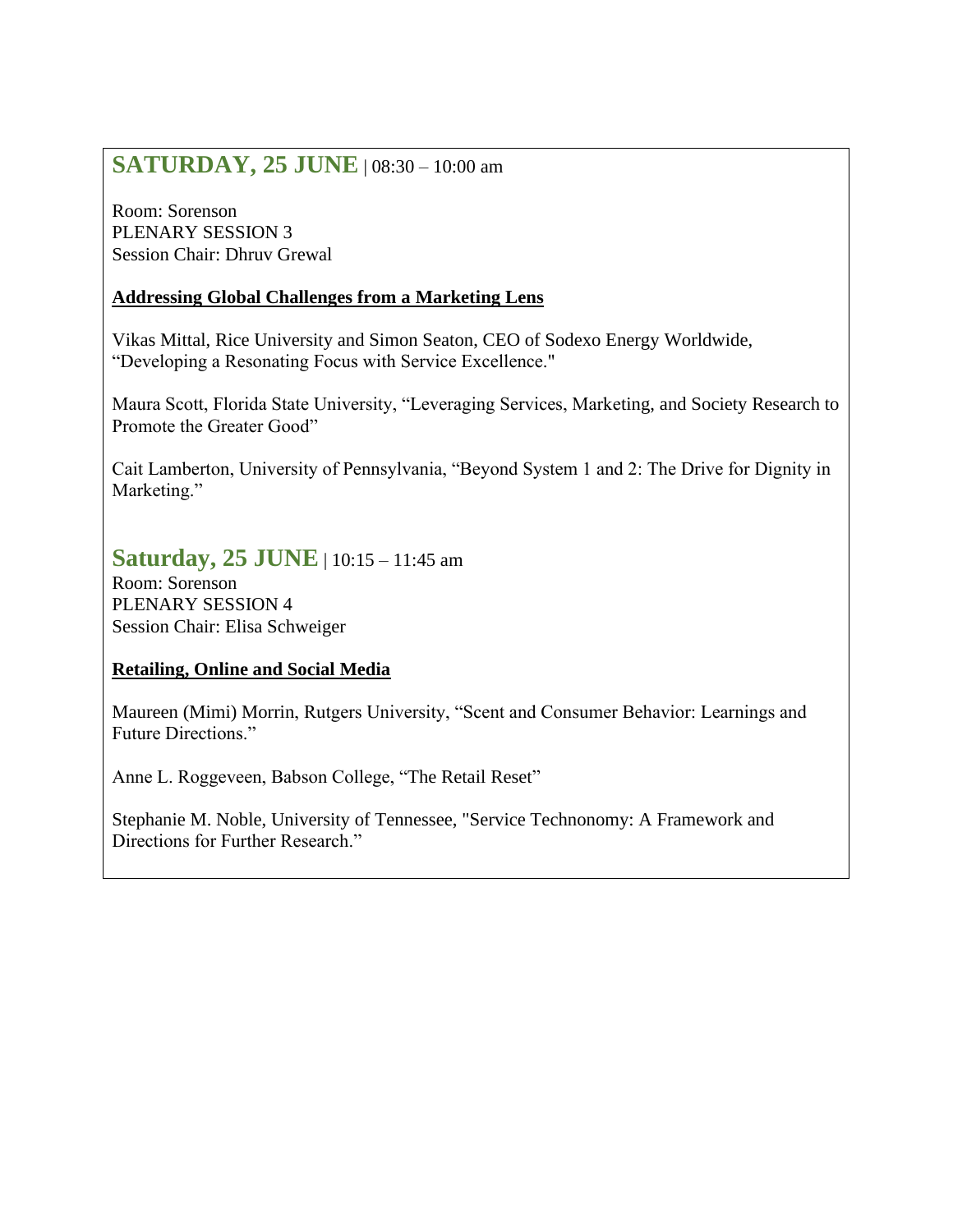# **SATURDAY, 25 JUNE** | 01:00 – 03:00 pm

## Room: Olin 120 **CONCURRENT SESSION: Meet the Editors**

Ming-Hui Huang, *Journal of Services Research* Cait Lamberton, *Journal of Marketing* Maureen (Mimi) Morrin, Journal of Marketing Research Anne L. Roggeveen, Journal of Retailing Maura Scott, Journal of Public Policy & Marketing

# Room: Olin 101 **CONCURRENT SESSION: Service (Ro)bots & AI**

Boosting the Sales Performance through Contextualized Service Robot Experiences Bart Larivière and Katrien Verleye

Collaborative Intelligence: Designing Frontline Employee-Conversational Agent Teams For Customer Services Through The Lens Of Interdependence Khanh Le, Laszlo Sajtos, Karen Fernandez and Werner Kunz

Citizens' preferences for digital vs human enabled public services: the role of ethnicity Tana Licsandru, Ileana Steccolini and Elina Meliou

Combining AI and Service Personnel to Address Retail Availability Thomas Gruen

## Room: Olin 102 **CONCURRENT SESSION: Branding & Experience**

Measuring Customer Experience as a Managerial Task – Findings from Two International Studies Matthias Gouthier and Juliane Koeninger

Offsetting Low Online Prices with Communication! The Effect of Relational Model Appeals to Counter Competitive Showrooming. Janina Kleine and Michael Paul

From Consumer-brand to Consumer-Product Relationships: the role of smart signage to create value Franklin Velasco, Hannah Marriott, Eleonora Pantano and Daniele Scarpi

Transforming an unstructured customer communication center to an uncompromising customer-oriented customer care unit: a completely change of mind Juergen Kitz and Wolfgang Seidel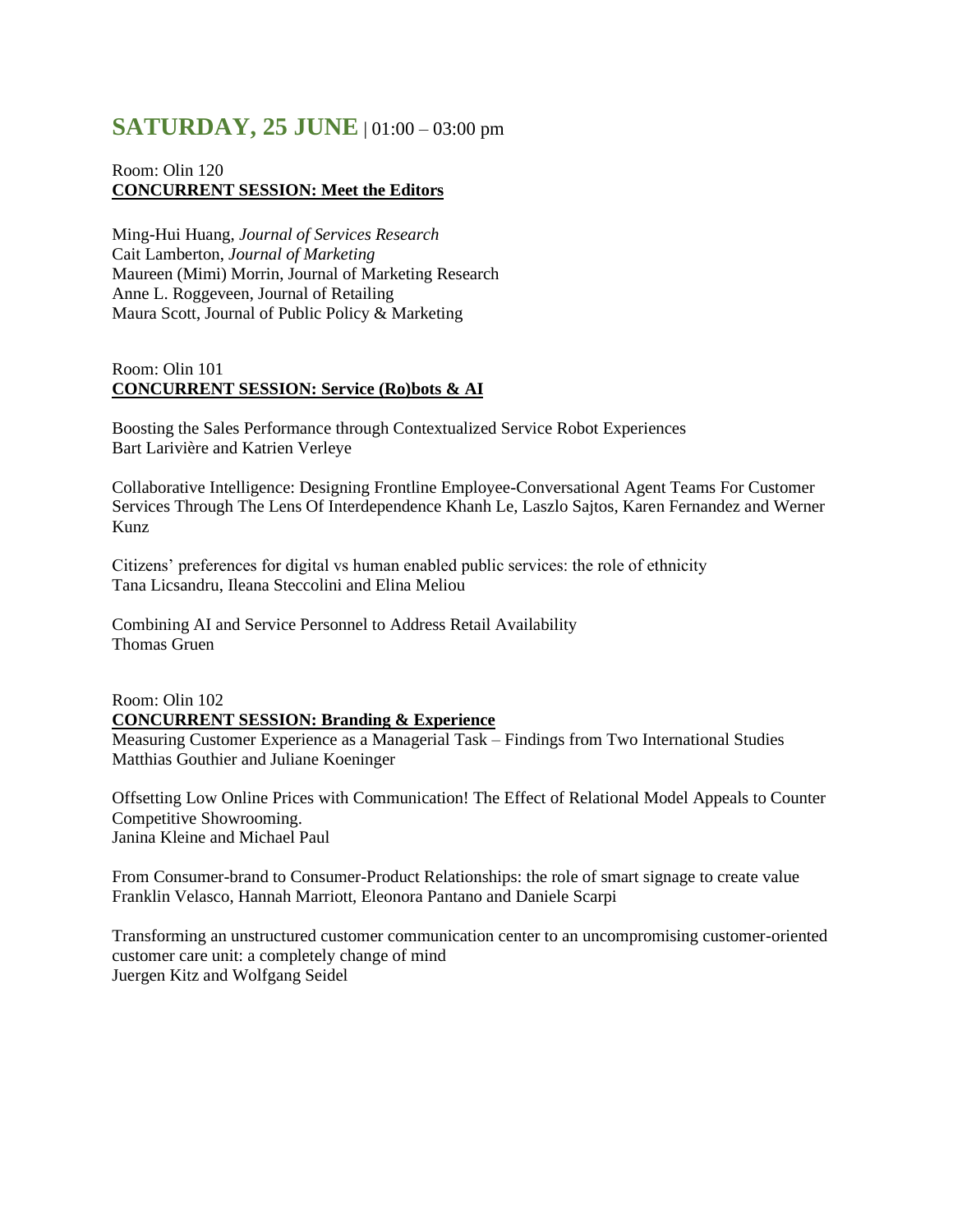#### Room: Olin 220 **CONCURRENT SESSION: Innovation & Technology**

What's Next? Analytics for Pattern Discovery in Digital Innovation Contests Katja Hutter, Benjamin Lucas, Karin Teichmann, Martin Wetzels and Dhruv Grewal

Combining strategies of service productivity and new service development: A multiple case study in financial services Johannes Hofmeister, Malte Schneider, Dominik Kanbach and Sascha Kraus

Augmenting Service with Exoskeletons: A Multi-Discipline Literature Review and Directions for Future Service Research James Tarbit, Nicole Hartley and Josephine Previte

Skip the Line: How Social Comparison Impacts the Mobile App Ordering Experience Ryann Reynolds-McIlnay and Jessica Keech

## Room: Olin 202 **CONCURRENT SESSION: SDL & B2B**

Digitalized touchpoint management for B2B customer journeys Lisa Lundin, Daniel Kindström and Harald Brege

Shaping Circular Service Ecosystems Julia Fehrer and Joya Kemper

"Co-creating Value for a Rapidly Changing and Demanding World: Case Study of a Leading Textile Company in Peru" Lucio Lescano Duncan and Manuel Ortiz

The Impact of CRM Adoption in Customer Engagement Explained by Salespeople Hedonic Motivations. Gustavo Martínez-Lira, Alfonso Valdez-Cervantez, Martin Reimann and Margarita Orozco-Gómez.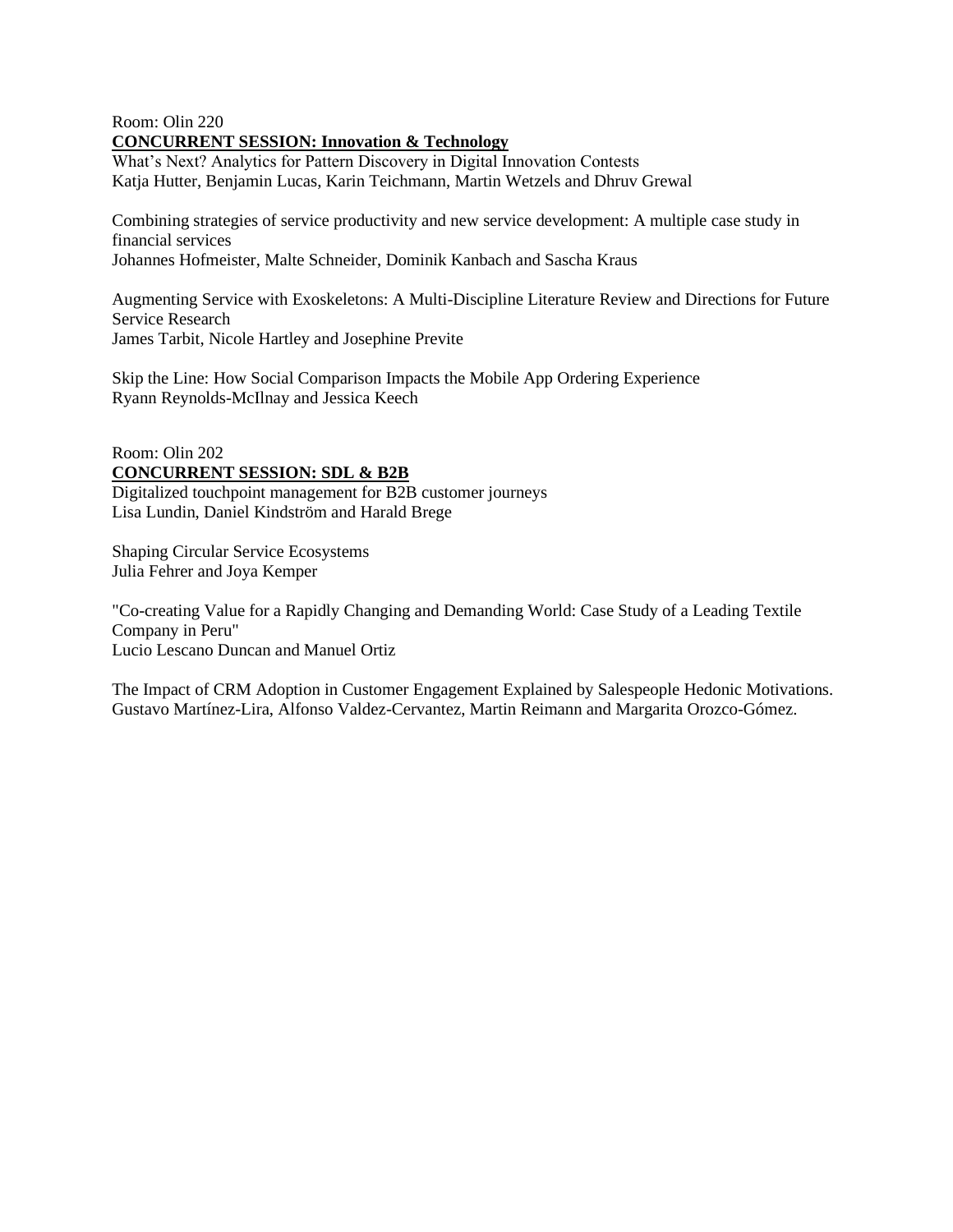# **Saturday, 25 JUNE**  $| 03:15 - 05:15 \text{ pm}$

## Room: Olin 120 **CONCURRENT SESSION: AI**

Building Robust Customer-Service Provider Relationships with AI-Human Hybrids: A Theoretical Framework and Research Agenda Deniz Sayar and John Zimmerman

The Effect of Virtual Agency Type on Customers' Deceitful Behaviors Maria S Jaramillo and Della Garner

AI: Friend or Foe? Effect of AI and Automation on Consumers' Willingness to Pay Yusuf Oc and Nick Goh

Big Boss AI: The Impact of AI Coach Monitoring on Frontline Worker Productivity and Customer Interaction Experience Kiwoong Yoo and Avishek Lahiri

# Room: Olin 101 **CONCURRENT SESSION: Service (Ro)bots & Co-Production**

The search for AI-enabled virtual agent value: Do customers hold different value perceptions based on user context? Elizabeth Manser Payne and Colleen O'Brien

Home as a Consumption Hub: A Conceptual Model Rodoula H. Tsiotsou and Achilleas Boukis

When consumers learn too much: exploring how service co- production can lead to prosumption Christina Kuchmaner, Colin Campbell and Jennifer Wiggins

Aren't services supposed to help?: The role of services in decision- making endurance Heejae Lee and Dee Warmath

Room: Olin 102 **CONCURRENT SESSION: TSR, Well-Being & Price** Embodied interaction in service production: extending the current understanding of disabling marketplaces Per Echeverri and Nicklas Salomonson

Aligning Corporate Social Responsibility Metrics with Stakeholder Expectations: A Scorecard Approach Charles Colby and Gina Woodall

Climate-friendly consumer behaviors with minimal "pain": A cross- country utility-based market segmentation approach Katharina Saborowski and Michael Paul

A Matter of Price? How Multichannel Price Differentiation and Self- Matching Influence Customer Reactions in the Offline Channel Alisa Keller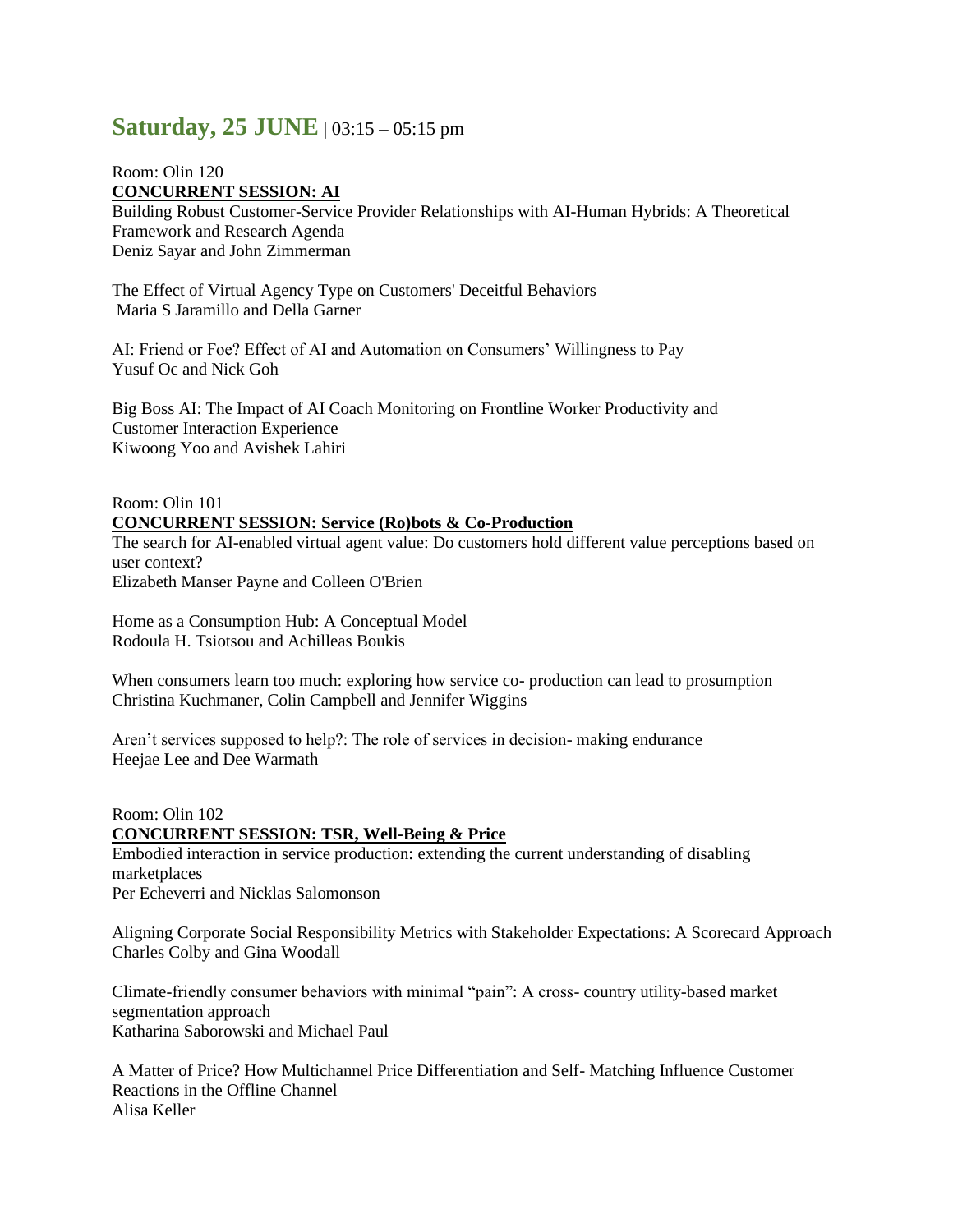#### Room: Olin 220 **CONCURRENT SESSION: Healthcare**

Digital Frontline Actors in the Service Ecosystem: Evidence from the Health Care Industry Janet McColl-Kennedy, Chiara Orsingher, Teegan Green, Amy Ostrom, Marlien Varnfield, Mohamed Zaki, David Hansen, Jane Li, Kaley Butten and Jason Titman

Measuring Consumer Perceptions and Attitudes toward Intellectually Disabled Frontline Employees in Mexico.

Lucila Osorio and Tatiana Elizondo

Relational Communication as Performance Indicators in Health-Related Service Encounters Katrin Scherschel, Sabine Benoit and Arne Floh

The Effects of Perceived Channel Integration On Omnichannel Customer Experience From The Retailer And Customer Perspective Lizet González, Ana Franco and Margarita Orozco-Gómez

## Room: Olin 202 **CONCURRENT SESSION: Prosocial**

How Compassion Influences Privacy-Related Decision-Making in Health Services – Prosocial Data Disclosure in Covid-19 Contact Tracing Apps Klara Greinwald, Eileen Dauti, Alisa Keller, Eva Pieringer and Dirk Totzek

Testing the Added Value of Telehealth Service Delivery: The Experience of Caregivers During COVID Ben Kragen and Lauren Hajjar

Donate your Data: Increasing Consumer Engagement for Public Service Innovation Louisa Peine and Jens Hogreve

## Room: Olin 225

## **CONCURRENT SESSION: Recovery & Failure**

Session Chair – Larry Cunningham

Do Consumers Cancel Brands to Feel Better About Themselves? Krista Hill Cummings and Lauren Beitelspacher

Less is More?!: A Longitudinal Analysis of Good versus Bad Referral Behavior Severin Bischof, Bart Larivière, Marc Linzmajer and Jochen Wirtz

The client's defection after a service failure: break or break- up of the relationship? Anthony Chung Chai Man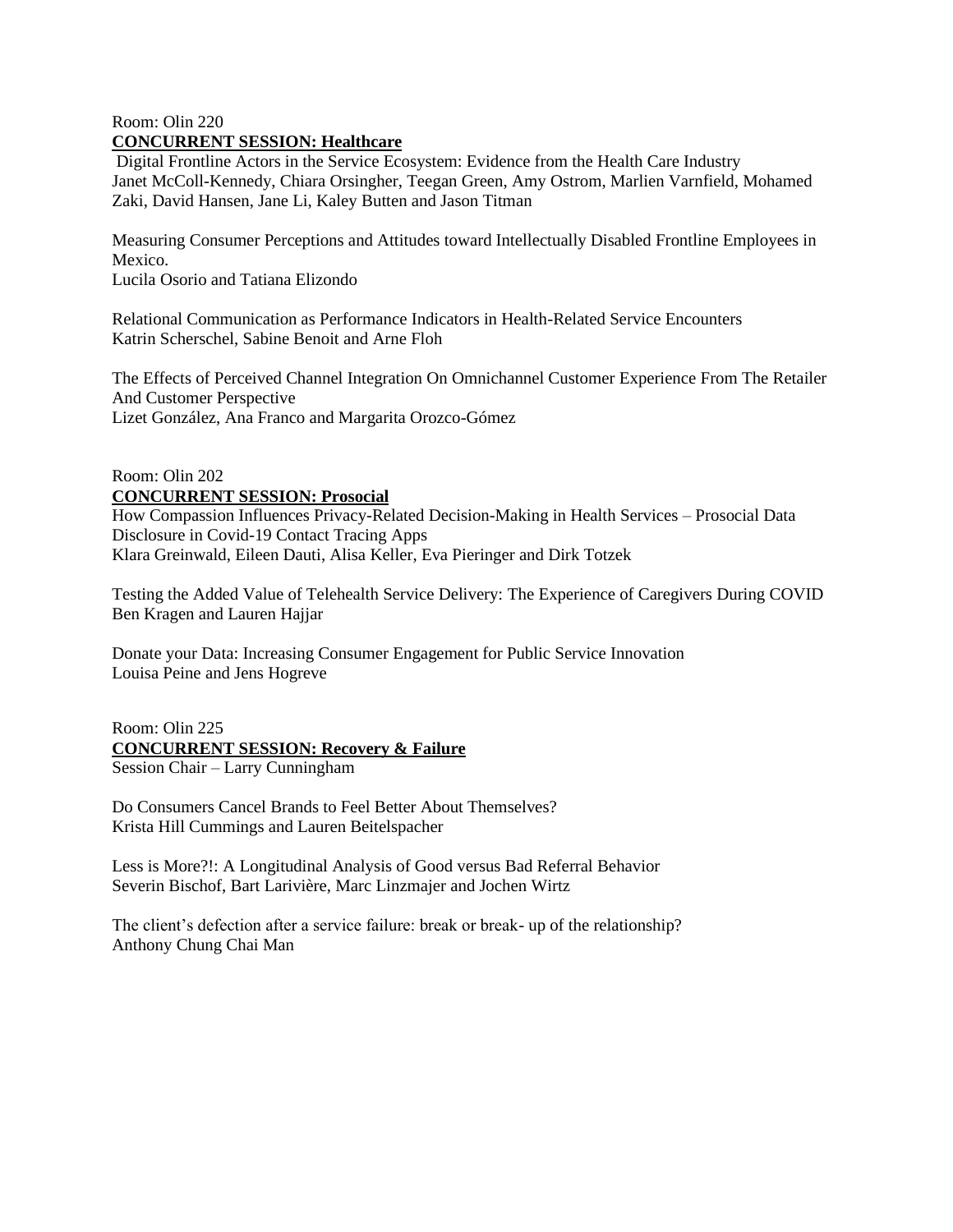# **Sunday, 26 JUNE** | 08:30 – 10:30 am

Room: Olin 120 **CONCURRENT SESSION: AI, Robots, & Customer Focus** Service AI: Exploring the new drivers of customer satisfaction Reda Hassan

Understanding the impact of Artificial Intelligence in Omnichannel Retail Experiences. Ana Valeria Calvo and Ana Franco

Social Norms and Tipping Practices Shanyu Kates and Paul Fombelle

Tipping, Disrupted: Review, Phenomenological Integration, and Research Agenda Nathan Warren and Sara Hanson

# Room: Olin 101 **CONCURRENT SESSION: TSR & Well-Being**

Looking Behind the Curtain: How Process Transparency Enhances Customer Trust and Willingness to Pay

Tongxi Wang

The Services SMEs' Use of Mobile and Online Technologies to Sail Through the COVID-19 Pandemic in México. Andrea Trujillo-León, Jorge Vera-Martínez, Alejandro Alvarado-Herrera, Margarita Orozco-Gómez

Data blueprinting: Mapping service in digital service ecosystems Christian Kurtz and Tilo Böhmann

New challenges on waiting lines and servicescapes during the COVID-19 pandemic Meier Emanuele and Dubosson Magali

Room: Olin 102 **CONCURRENT SESSION: Healthcare** NextGen Mobile Telecare Technology in Service to Aging Adults Walfried Lassar, Joseph Patton, Attila Hertelendy and Tofazzal Hossain

Coping with Uncertainty in High-Risk Services Jana Grothaus, Sören Köcher and Sarah Köcher

How Artificiality and Intelligence Affect Voice Assistant Evaluations Abhijit Guha, Timna Bressgott, Dhruv Grewal, Dominik Mahr, Martin Wetzels, and Elisa Schweiger.

Reading between the Lines: A Refined Methodology for Measuring Language Style Matching in Service **Interactions** 

Sandro Arnet, Anne Scherer and Florian von Wangenheim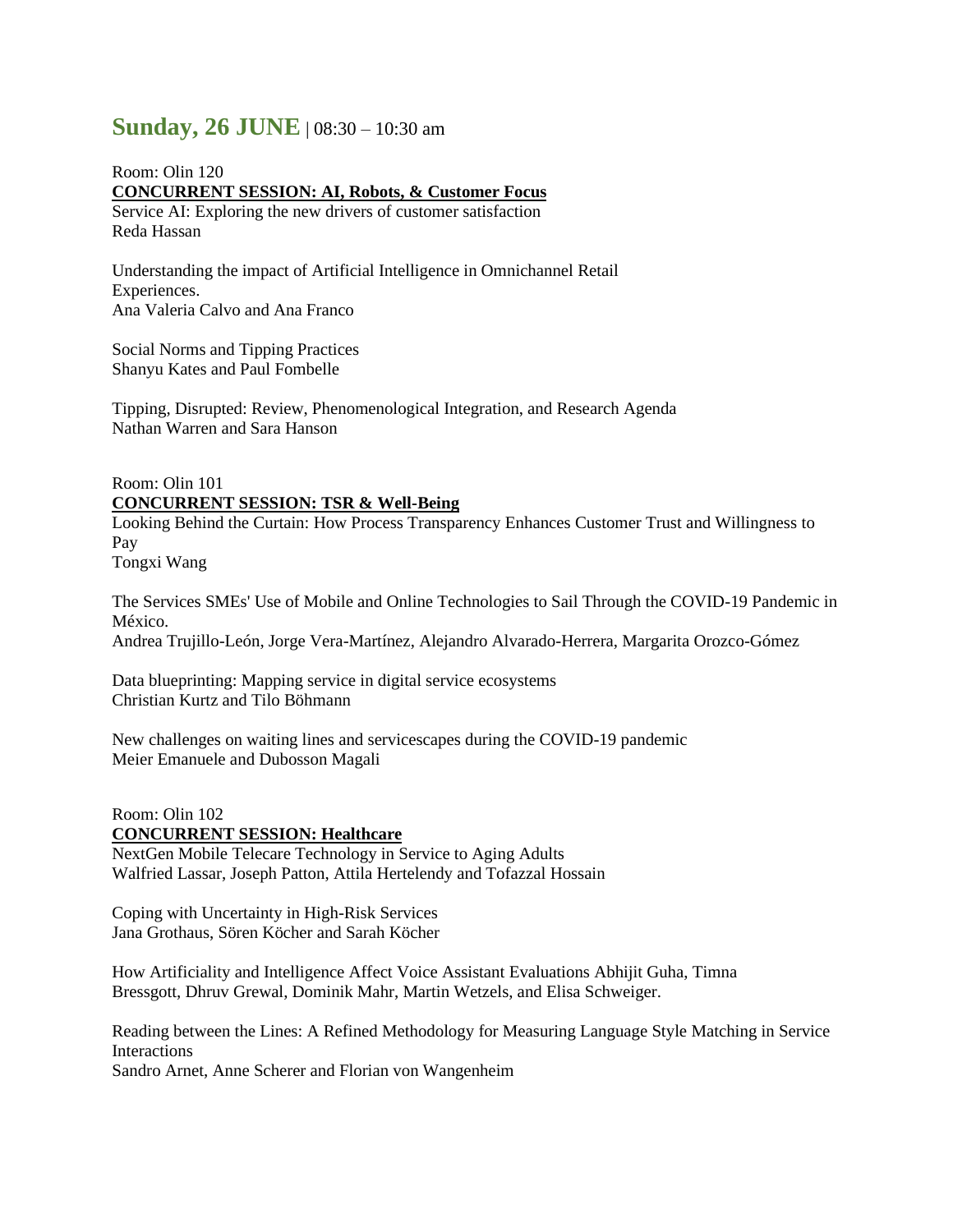## Room: Olin 220 **CONCURRENT SESSION: Online Reviews**

An empirical investigation of managerial response patterns to online consumer reviews Ali Tamaddoni and Brianna Jeewon Paulich

You better think twice: when review certification does more harm than good Anna Mardumyan and Iris Siret

The effect of emotional language and review valence on perceived review credibility and helpfulness – an experimental analysis Maarten Volkers and Sabria Can

Customer segmentation for SMEs aftersales development: a service-oriented framework Davide Gamba, Tommaso Minola and Matteo Kalchschmidt

## Room: Olin 202 **CONCURRENT SESSION: Potpourri**

Traveling in the post-COVID era: The role of intelligent technologies in enhancing travelers' service experience Heiko Holz and Stefanie Paluch

Beyond Influencers: Impact of Viewer Herd Behaviors and Sales Assortment on Performance of Livestream Events Ming Cheng, Zhen Zhu and Quan Jin

A case study on digital service failure Zakaria Dakhli and Mohamed Zaki

Is It Cool to Be a Local, Global Or Glocal Brand? The Mediation Role of Attitude Toward a Global / Local Consumer Culture. Carlos Agredano González, Miguel Ángel Montoya Bayardo and Miguel Ángel López Lomelí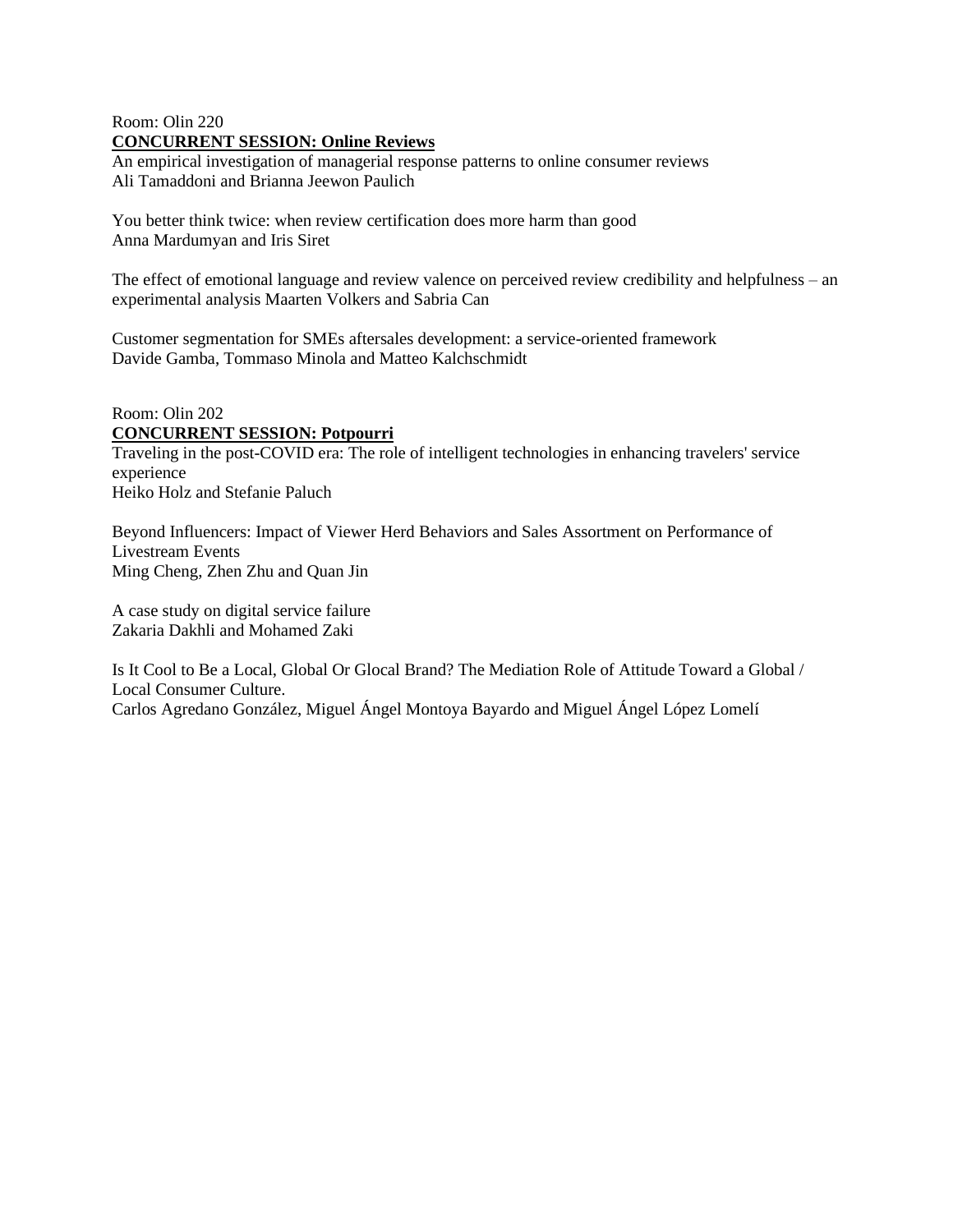# **SUNDAY, 26 JUNE** | 11:00 – 12:30 pm

Room: Winn Auditorium (Olin) **PLENARY SESSION 5** Session Chair: Elisa Schweiger

Field Research In Retailing and Service Research

Martin Mende, Florida State University, "Conducting Field Research... is a Roller Coaster."

Koen Pauwels, Northeastern University, "MEME: Convincing Management to Field Experiment."

Jens Nordfaldt, University of Bath, "Field Studies: Insights and Challenges."